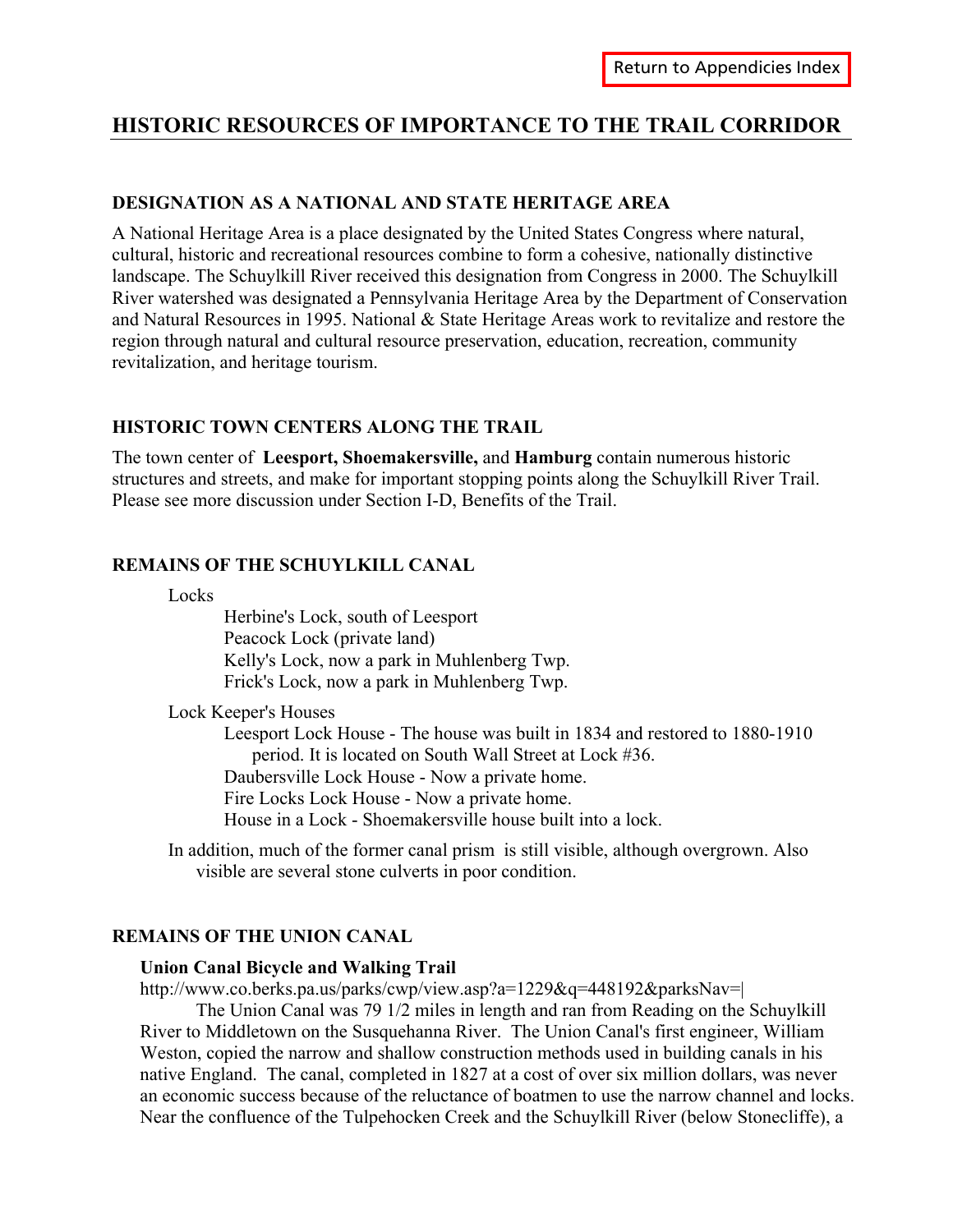weigh station was built adjacent to lock No. 52 E. to determine the net weight of the cargo transported by the barge liable for a toll charge. The average toll assessed was 1 1/2 to 2 cents per ton per mile (1830).

Stops along the trail include:

- Stonecliffe Recreation Area on land that formerly was Gring's limestone quarry (late 19th to 20th century)
- Kissinger Homestead & Blacksmith Shop (1867)
- Mule Bridge & Lock #51 E
- Fisher Homesteads (1843 and 1861) and Waste Culvert
- Grigg's Mill (1811) and HomesteadThe barn (1896) has been converted into a visitor's center while the stone house (1831) serves as the County Parks and Recreation department offices.
- Lock No. 49 E. one of the 93 stone lift locks on the Union Canal.
- Site of J.B. Winter's Grist Mill
- Berks County Heritage Center
- Lock No. 48 E
- Van Reed PropertyThis was the location, until 1964, of Van Reed's Covered Bridge, a 144 foot single-spanned covered bridge crossed the Tulpehocken Creek. It was severely damaged in 1959 and removed five years later.
- Lock No. 47 EIn 1976, this lift lock received restoration efforts including stonework realignment and installation of four new yellow pine miter gates.
- Reber's Mill and BridgeIn 1951, the steel highway bridge which spans the creek today replaced Reber's Covered Bridge (1837), which was 129 feet in length. This bridge provided access to Reber's Grist Mill,

## **REMAINS OF THE READING RAILROAD**

## **The Reading Company Technical & Historical Society (RCT&HS)**

http://www.readingrailroad.org/

 The Reading Company Technical & Historical Society (RCT&HS), was incorporated July 16, 1976 to preserve the rich history of a pioneering railroad. As an all-volunteer, nonprofit, educational corporation, the RCT&HS is a repository for knowledge, artifacts, and memorabilia related to keeping alive the memory of one of America's greatest transportation institutions. Now over 25 years old, the Society is composed of about 1000 members in many areas of the USA and even abroad.

 As the Society grew it worked to preserve the history of the railroad in many ways, including an archival collection of Reading Company documents, blueprints, rolling stock, equipment and locomotives. Until 1988 its collection was housed at the locomotive shops in Reading, Pa. When the owners of the building wouldn't renew the lease the collection was relocated to Leesport, Pa. along the Blue Mountain &Reading Railroad right-of-way.

 Beginning in 2000, the Society began planning for a larger permanent museum site to display its unique collection. Meetings were held with paid consultants and goals were established. A plan has emerged from these sessions to develop a three fold approach. An anchor site would be created at South Hamburg, Pa. using existing former industrial buildings. Two satellite sites would also be developed, one at Temple, PA and the other at Schuylkill Haven, PA. These additional sites would benefit the museum plan by adding additional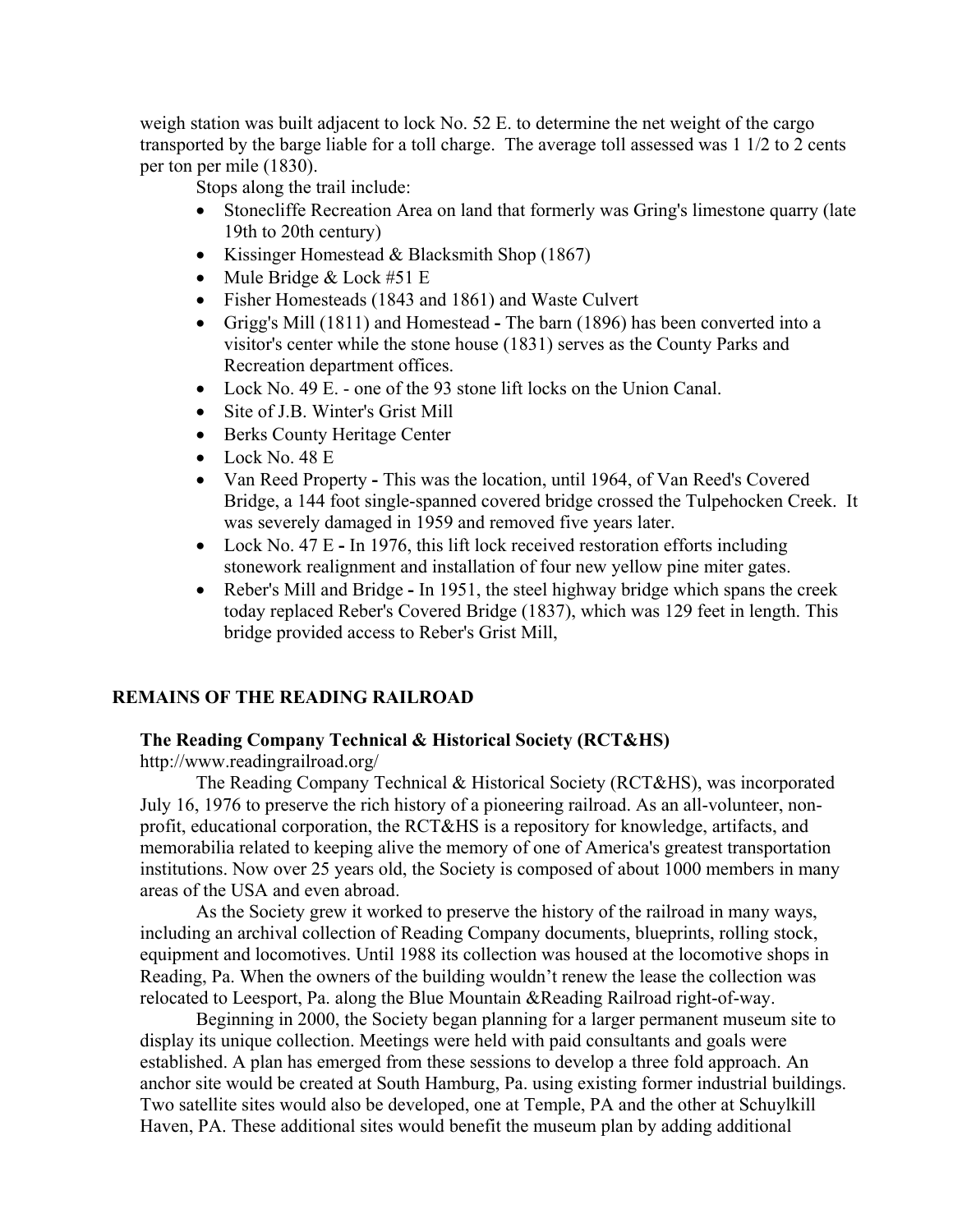storage/display space and provide destinations for possible excursion train operations from South Hamburg.

The noted **Peacock Bridge**, built by the Reading Railroad carried the railroad across the Schuylkill River from Bern Township to Muhlenberg Township. It now carries the tracks of the Reading and Northern, and is in daily use.

## **REMAINS OF THE PENNSYLVANIA RAILROAD**

- Shoemakersville Train Station has been beautifully restored, and is now in private ownership.
- Also extant are numerous girder bridges and stone culverts, still in occasional use.

## **BRIDGES**

- Old US Route 22 Bridge, Hamburg
- Five Locks Bridge
- Leesport Bridge
- former location of Stouts Ferry Bridge
- former Leiscz's Bridge, two piers remain, should be rebuilt to cross the Schuylkill as a bridge for non-motorized use.
- Schuylkill Avenue Bridge, Reading
- Buttonwood Street Bridge, Reading

## **LAKE ONTELAUNEE**

http://www.berkscountyweb.com/LakeOntelaunee.htm

Lake Ontelaunee is a 1,082 acre lake owned by the City of Reading. The Lake is located in Berks County along State Route 73 approximately 8 miles north of the center of the City of Reading. The Lake was developed in 1926 to extend and improve the water supply of the City of Reading by damming Maiden Creek. Since that time the Lake has become a favorite hunting and fishing location. No boats are allowed on this Lake, all fishing is from the lake shore, and it is a day use only facility, no overnight camping allowed.. There are many access points to the water and several excellent trails around the Lake. Most warm water fish are plentiful in Lake Ontelaunee. In the fall and spring the Lake becomes a favorite resting place for waterfowl and songbirds migrating along the North Atlantic Flyway. In the winter this is one of the hot spots for ice fishing. Picnic areas and rest rooms facilities are available at several locations around the Lake. Its bridges, spillway, and control structures are of historical architectural and engineering. interest

## **AGRICULTURAL RESOURCES**

To be enjoyed is a 300-year old landscape with associated residences, barns and outbuildings of local materials, including sandstone and limestone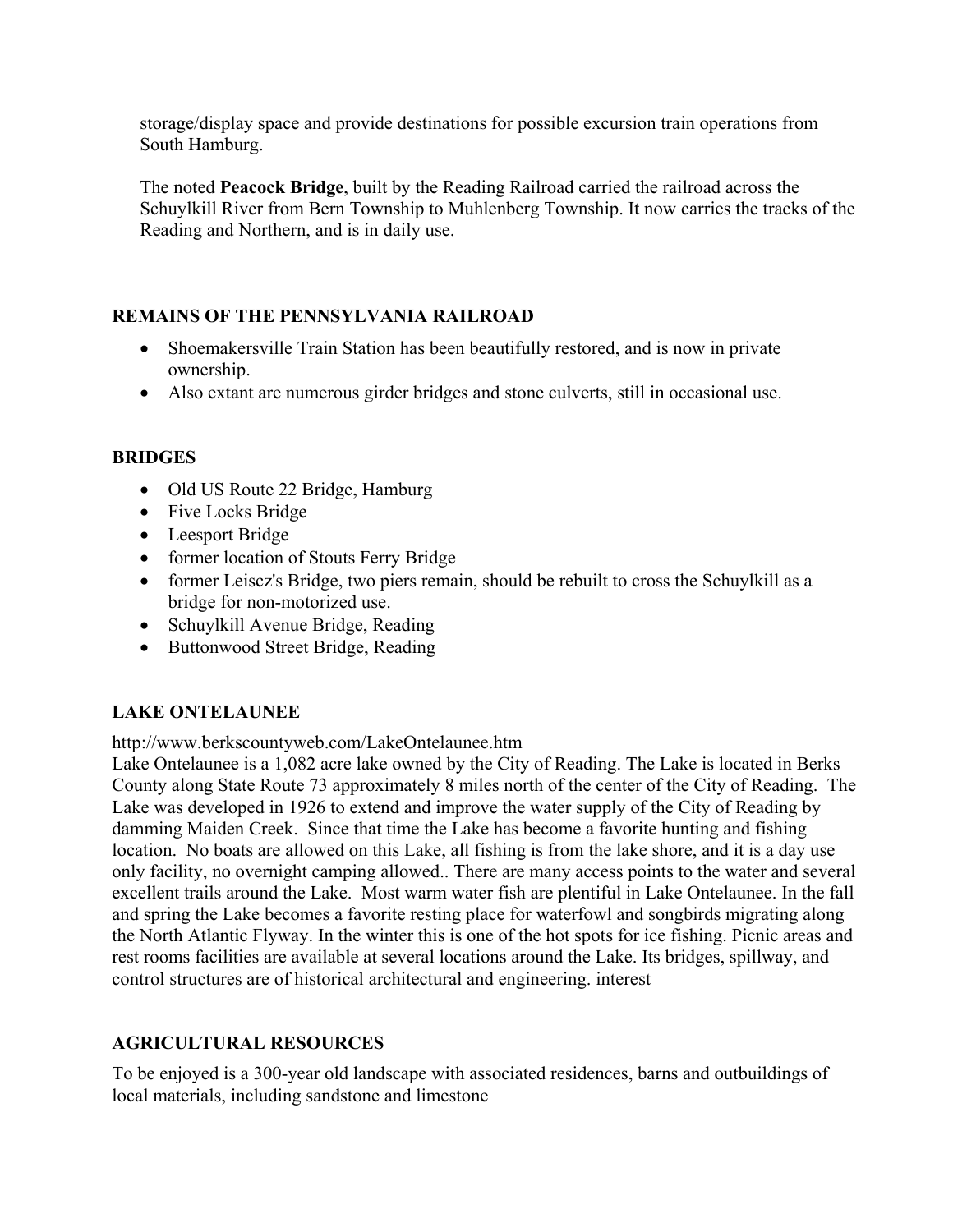### **BERKS COUNTY HERITAGE CENTER**

http://www.berksmuseums.org/heritage/ http://www.co.berks.pa.us/parks

The Berks County Heritage Center is a historical interpretive complex commemorating important eras of the county's cultural history. The Heritage Center is located on Red Bridge Road off Route 183 one mile north of the Reading Regional Airport and a quarter-mile south of the intersection of Route 183 and new Route 222. It may also be accessed via the Union Canal Bicycle and Walking Trail.

It is open from May 1 through the last Sunday in October. The hours are Tuesday - Saturday, 10-4, and Sunday 12-5 as well as summer holidays. Tours are available daily; the last tour leaves one hour before closing. The Heritage Center's main event, the annual Heritage Festival, is held the first full weekend in October.

The Heritage Center includes:

## **The Reeser Farm House & Herb and Salad Garden**

 This well-built vernacular stone farm house serves as an information center, as well as the offices for the Heritage Center Interpretive Services, Recreation, and Park Rangers staffs. The house was built by Abraham Reeser after he bought the land in 1774. The 55-acre farm was owned and operated by various families until being sold to the county in 1978. The Herb and Salad Garden shows a typical part of farm life brought to America by the Europeans. Only herbs and vegetables grown in the early 1800's are planted here

### **The Gruber Wagon Works**

 The Gruber Wagon Works survives as one of the most complete examples of an integrated rural manufactory of its kind in the nation. Erected in 1882 by Franklin H. Gruber, the wagon works evolved from a single craftsman shop, having a variety of specialized hand tools, into a family-operated business which employed up to 20 men who utilized massproduction methods. Unlike a modern assembly process, wagon parts were transported back and forth between various rooms in order to complete a segment of the work.

 Wagon wheels were constructed in the bench shop, and wooden parts of the wagon were made from patterns in the wood shop. Wheels were "tired" and wagons were "ironed" and assembled in the blacksmith shop. The distinctive striping and scrollwork were applied by hand in the paint shop.

 During the winter of 1976-77, the Gruber Wagon Works was moved by the Army Corps of Engineers from its original location near Mt. Pleasant. Plans called for the creation of Blue Marsh Lake to reduce flooding downstream along the Tulpehocken Creek and the Schuylkill River. Its construction required the flooding of low-lying areas along the Tulpehocken, including the original sites of the Gruber Wagon Works and Deppen Cemetery.

 Tulpehocken means "land of the turtle" in the language of the Lenni Lenape, the Native Americans who lived in this region before its settlement by Europeans. The turtle holds a special place in Lenape beliefs, as they believed that the land of the world was on the back of a giant turtle. Attesting to its name, turtles can often be found along the edges of the Tulpehocken Creek and in the remains of the Union Canal.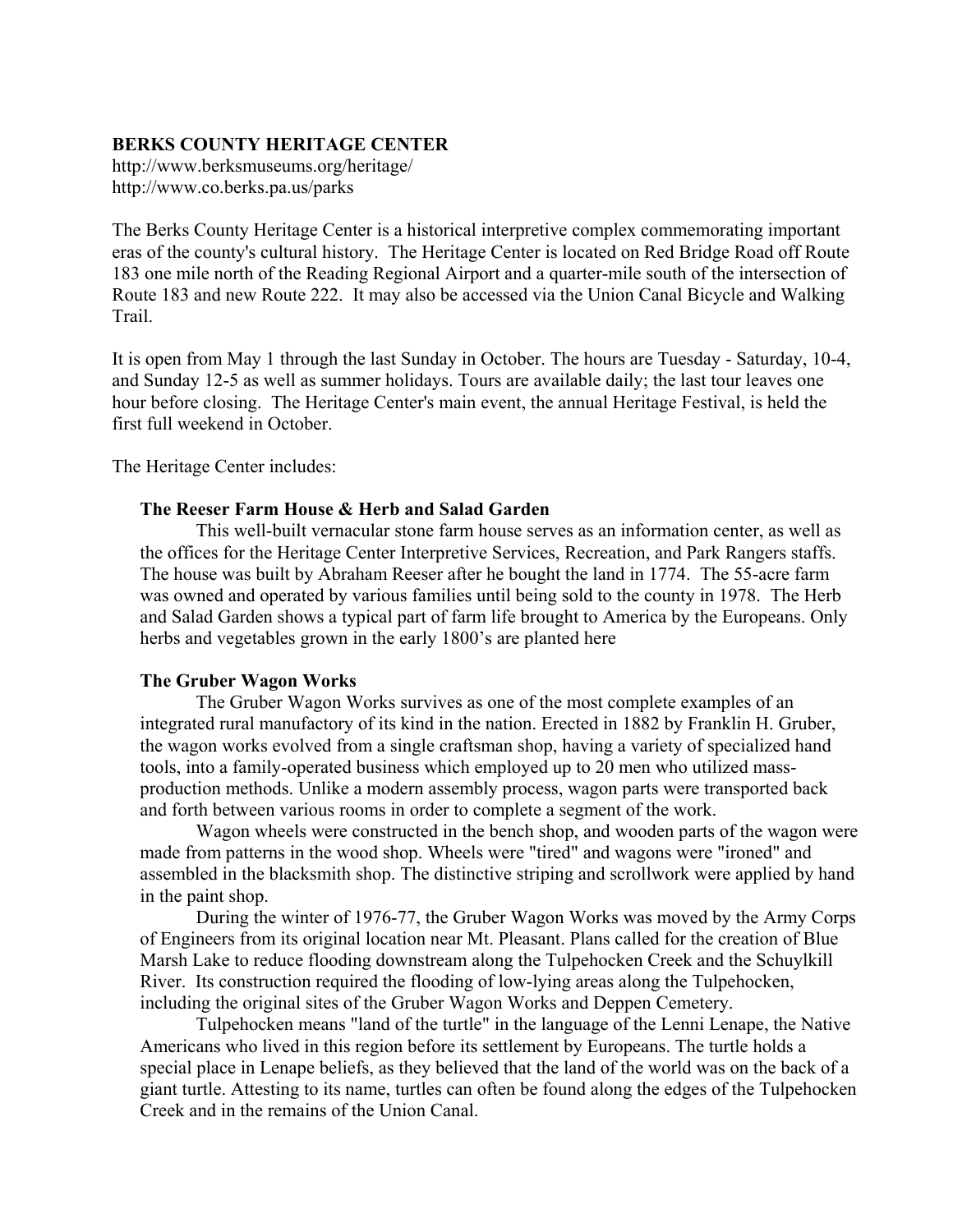In 1978, the wagon works was designated as a National Historical Landmark by the United States Government, commemorating its historic significance as an industry from a bygone era of American craftsman.

### **Howard Hiester Canal Center**

 Through an extensive inventory including artifacts from the Schuylkill Navigation Company and the Hiester Boatyard, the C. Howard Hiester Canal Center presents a coherent story of canal transportation. It displays this country's early growth and specifically the important contribution the canal system made to the history of Berks County.

 Canals saw their rise and fall in the 19th century. They offered means of bulk transportation and travel in the era prior to railroads when the only alternative to walking was the horse and wagon.

 Mr. Hiester gathered as many artifacts and representative items as possible from that section of the Schuylkill Canal between Reading and Philadelphia. He accumulated a wealth of memorabilia that might otherwise have been lost. This included the houseboat "Mildred," which plied the Schuylkill Canal between Reading and Philadelphia, a toll collection booth, and a pilot house from the tugboat "Dolphin."

 The end result was that Mr. Hiester had acquired the largest private collection of 19th century canal memorabilia in America. Through the efforts of one man, we have the opportunity to view the most extensive private collection of a former era.

#### **Wertz's (Red) Bridge**

 Wertz's Covered Bridge, also known as the Red Bridge, is the longest single-span bridge remaining in Pennsylvania. It was erected in 1867 using the Burr Arch-Truss construction design. In 1979, the bridge was placed on the National Register of Historic Places. It stretches 204 feet across the Tulpehocken Creek, connecting Bern and Spring Townships. Although no longer in use for regular traffic, it is capable of being used and is available for emergency vehicles

#### **Melcher's Grist Mill**

 Melcher's Grist Mill, moved to the Heritage Center from Bally, PA was built in 1888. A water-powered mill, it was designed to be used only by the inhabitants of the farm on which it was, which was unusual.

#### **Deppen Cemetery**

 Originally located south of Route 183, near Mt. Pleasant, the Deppen Cemetery began as a family burial ground. Known locally as "the Catholic Cemetery", the first known burial was in 1808, while the last was in 1905.

 Prior to the construction of Blue Marsh Lake an extensive search was conducted. Sixtyeight graves were found at the original site; but only 36 of these were identifiable. Some of the unidentified bodies are believed to be the 20 to 30 Irish laborers who died of "swamp" or "canal" fever during the building of the Union Canal.

 The descendants of the people buried there were offered the chance to have these remains moved to the Heritage Center ground. They agreed and in the summer of 1978, the Army Corps of Engineers unearthed the bodies and reinterred them in the field near the Gruber Wagon Works. The bodies were placed in the same relative positions that they had been before and the new burial ground was consecrated.